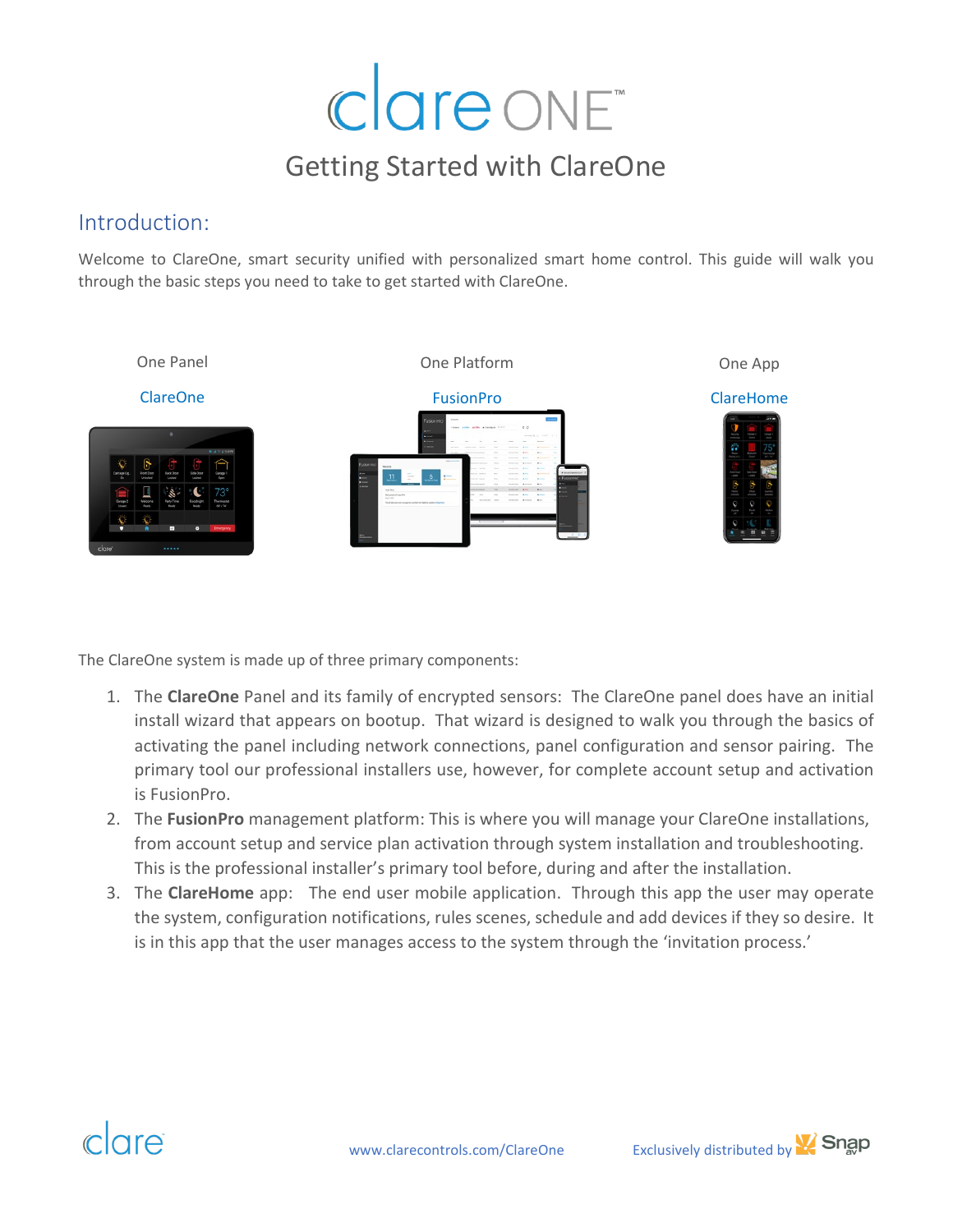#### Signing into FusionPro:

Upon completion of application process, you should have received an email with an embedded link that gave you access to the FusionPro sign-in / sign-up process. If you do not have that email you may request it be resent by sending an email to [insidesales@clarecontrols.com.](mailto:insidesales@clarecontrols.com)

#### Training and Help:

After you sign up for FusionPro, we recommend you go to the SnapAV University and take advantage of the short training videos: <https://snapavtraining.com/catalog/?caid=3917>

Additionally, the following links will take you to our help center where you can find guides, FAQ's, installation manuals and more.

| <b>FusionPro:</b>         | https://www.clarecontrols.com/helpcenter/fusionpro-essentials           |
|---------------------------|-------------------------------------------------------------------------|
| <b>ClareOne Panel:</b>    | https://www.clarecontrols.com/helpcenter/clareone-essentials            |
| <b>Technical Support:</b> | https://www.clarecontrols.com/helpcenter/clare-dealer-technical-support |
| US:                       | 941.404.1072                                                            |
| Canada:                   | 844.360.4806                                                            |
| Email:                    | claresupport@clarecontrols.com                                          |

#### Getting Started:

We recommend you complete the basic training classes prior to installing the panel. While the guides and training videos cover these topics, please understand a few key points:

- 1. Start with setting up your company in FusionPro
	- a. FusionPro can be set up with nested companies (dealer of dealer for example) should you need that feature.
	- b. Staff members belong to specific companies and preconfigured permissions can be assigned to each staff member.
	- c. Staff members are added to the system by clicking the add staff button. Doing so sends an invitation email to your staff member, much the way you received an invitation from Clare Controls as the company administrator.
	- d. After you complete adding your staff members, add your central station data. Central Stations entered under Your Company will be the only central stations your staff may select from when turning up systems. Sub-companies may have different central stations than the parent company.
- 2. Once you have setup FusionPro go for it! Turn on your new panel, go through the wizard and follow the FusionPro guides and training to fully activate your ClareOne panel.



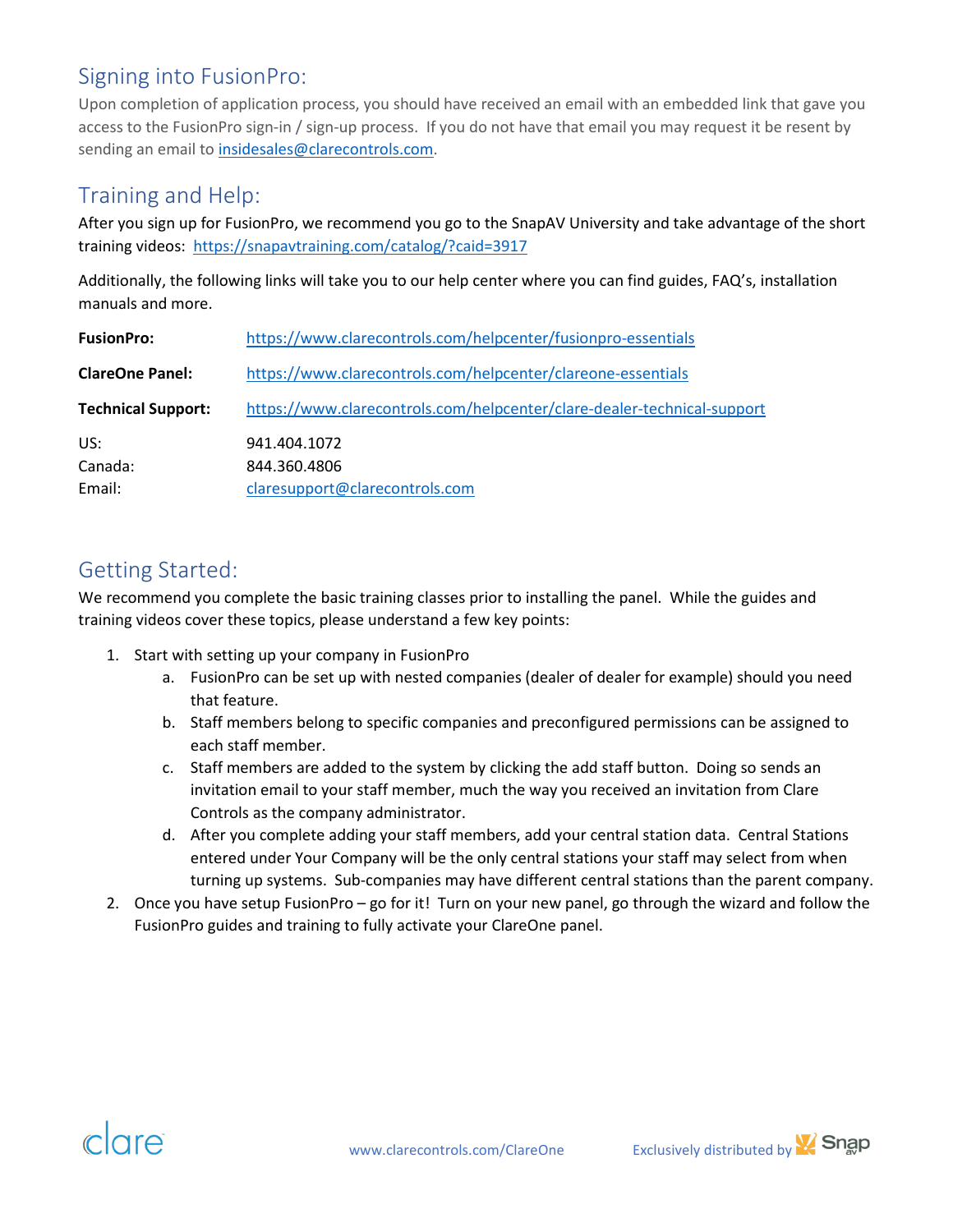#### A Brief Walk Through

Below is a snapshot of the FusionPro screen from which you'll manage your team of salespeople and technicians, your basic company info, and your central station numbers (ClareOne communicates with most Central Stations).

|    |                    | < Back              |                         |                                         |                             |                      |      |                  |
|----|--------------------|---------------------|-------------------------|-----------------------------------------|-----------------------------|----------------------|------|------------------|
|    | <b>Fusion</b> PRO  | <b>Edit Company</b> |                         |                                         |                             |                      |      |                  |
|    |                    | Company Info        | <b>Central Stations</b> | Staff                                   | <b>Account View Filters</b> |                      |      |                  |
|    | $\mathbf{I}$ Home  |                     |                         |                                         |                             |                      |      |                  |
|    | <b>N</b> Accounts  | Staff               |                         |                                         |                             |                      |      | <b>Add Staff</b> |
|    | <b>D</b> Companies |                     |                         |                                         |                             |                      |      |                  |
| j. | Help Center        | <b>First Name</b>   | Last Name               | Email                                   | Role                        | <b>Created Login</b> |      |                  |
|    |                    | Bill                | Nealson                 | bill.nealson@ultrasecurit Company Admin |                             | Yes                  | Edit | <b>Delete</b>    |
|    |                    | 10 <sup>o</sup>     | <b>Mact</b>             | jenweetfuejonnro@amail Company Admin    |                             | Voc                  | Edit | Delete           |

For a new customer account, log into FusionPro to set up the customer information. From the **Accounts** page, click **Add Accounts** in the upper right and the FusionPro Wizard will walk you through the process.

| <b>Fusion PRO</b>  | Accounts                 |                          |                  |            |             |                     | Add Accounts                               |      |
|--------------------|--------------------------|--------------------------|------------------|------------|-------------|---------------------|--------------------------------------------|------|
| I Home             | • 4 Online<br>8 Accounts | $\bullet$ 2 Offline      | • 2 Unconfigured | Q Search   | ≡ C         |                     |                                            |      |
| <b>F</b> Accounts  |                          |                          |                  |            |             | Items per page: 20  | $1 - 8$ of $8$<br>$\overline{\phantom{a}}$ |      |
| <b>D</b> Companies | Name                     | <b>Street</b>            | City             | State      | Company     | <b>Status</b>       | Service Plan                               |      |
| $i$ Help Center    | Abernathy, Tom           | 987 First Street         |                  | Florida    | Clare Sales | <b>O</b> Online     | <b>O</b> Interactive Plus LTE              | View |
|                    | Densmore, John           | 7519 Pennsylvania Avenue | Sarasota         | Florida    | Clare Sales | <b>O</b> Offline    | <b>Basic</b>                               | View |
|                    | Hathaway, Raymond        | 123 Main Street          | San Francisco    | California | Clare Sales | <b>Unconfigured</b> | <b>Basic</b>                               | View |

The Wizard will guide you through four simple tasks, shown below.

| <b>Add New Account</b>    |                |              | Cancel         |
|---------------------------|----------------|--------------|----------------|
| <b>B</b> Customer Details | System Address | Confirm Info | Add Controller |

First, add the customer details and click the blue Next button at the bottom of the window (shown below).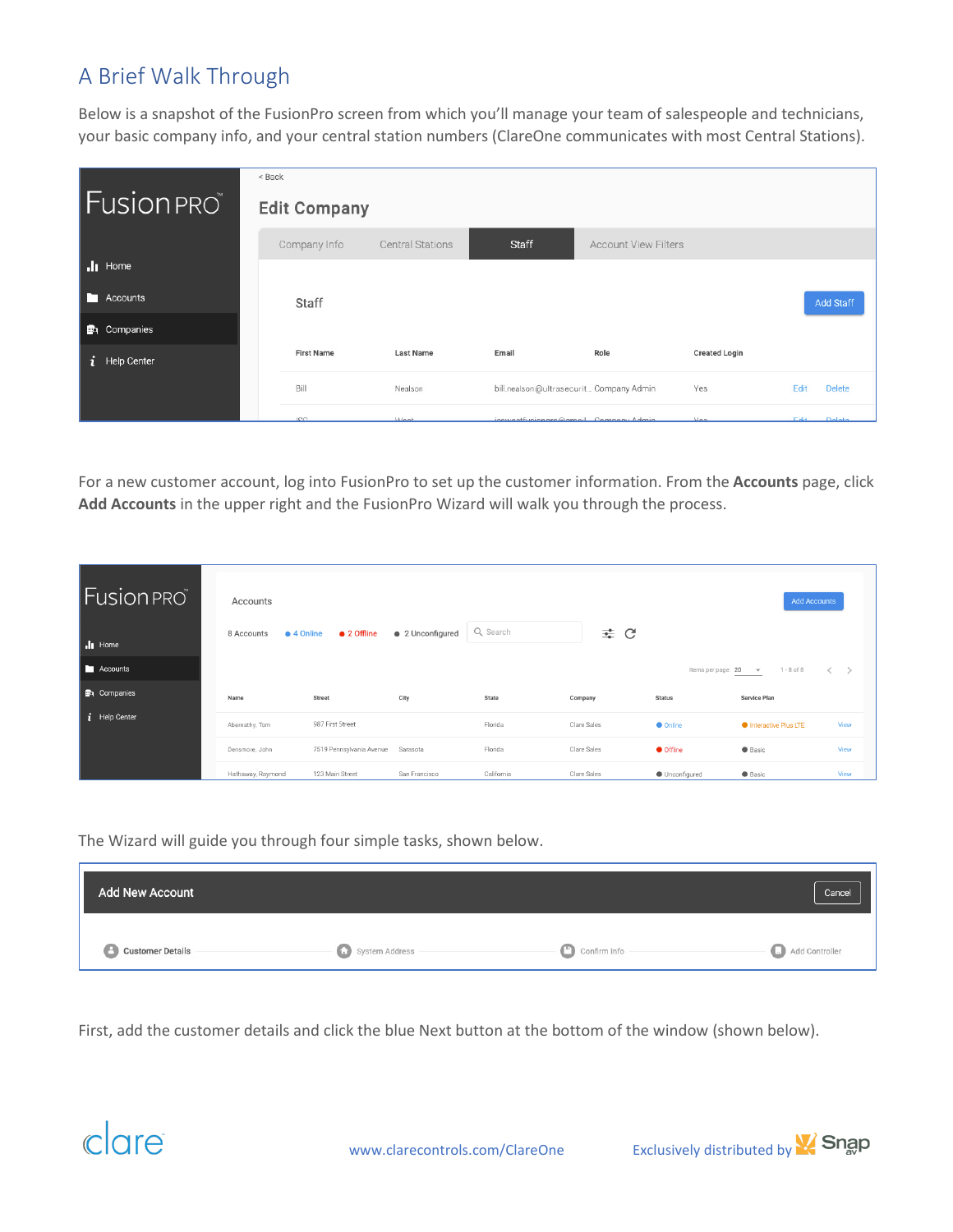| Fusion PRO                                      | Add New Account              |                                                                                                                                                              |                         | Cancel         |
|-------------------------------------------------|------------------------------|--------------------------------------------------------------------------------------------------------------------------------------------------------------|-------------------------|----------------|
| $\cdot$ II Home                                 | Θ<br><b>Customer Details</b> | System Address                                                                                                                                               | $\circ$<br>Confirm Info | Add Controller |
| Accounts                                        |                              | <b>Customer Details</b>                                                                                                                                      |                         |                |
| <b>DA</b> Companies                             |                              | Company *                                                                                                                                                    |                         |                |
| $i$ Help Center                                 |                              | Clare Sales<br>Email *<br>r.hensley@hensl.com<br>First Name<br>Randall<br>Last Name *<br>Hensley<br>Phone Number<br>$+ 1 (707) 777 - 7777$<br>Account Number | $\overline{\mathbf{v}}$ |                |
|                                                 |                              | 12345 1234 12345<br>Your customer's account number                                                                                                           |                         |                |
| Signed in as:<br>bill.hensley@clarecontrols.com |                              | Next                                                                                                                                                         |                         |                |

Next, enter the address where the ClareOne system will be installed (image at the top of the next page). The system lookup will confirm the accuracy of the address with online sources and present you with a couple **Confirm** Pop-Ups (not shown in this overview).

| <b>Fusion PRO</b>                                                | Add New Account  |                                                                                                                                 |                        | Cancel         |
|------------------------------------------------------------------|------------------|---------------------------------------------------------------------------------------------------------------------------------|------------------------|----------------|
| <b>JI</b> Home                                                   | Customer Details | System Address                                                                                                                  | $\bullet$ Confirm info | Add Controller |
| Accounts                                                         |                  | System Address                                                                                                                  |                        |                |
| <b>D</b> <sub>1</sub> Companies                                  |                  | Address Info                                                                                                                    |                        |                |
| $i$ Help Center                                                  |                  | P Street Address *<br><b>S7 Mountain Avenue</b><br>Street Address 2<br>2P / Pontal Codé +<br>94901<br><b>Search for Address</b> |                        |                |
| Signed in asc.<br>bill hensiey@clarecontrols.com<br><b>Istad</b> |                  | <b>Back</b>                                                                                                                     | Next                   |                |

### clare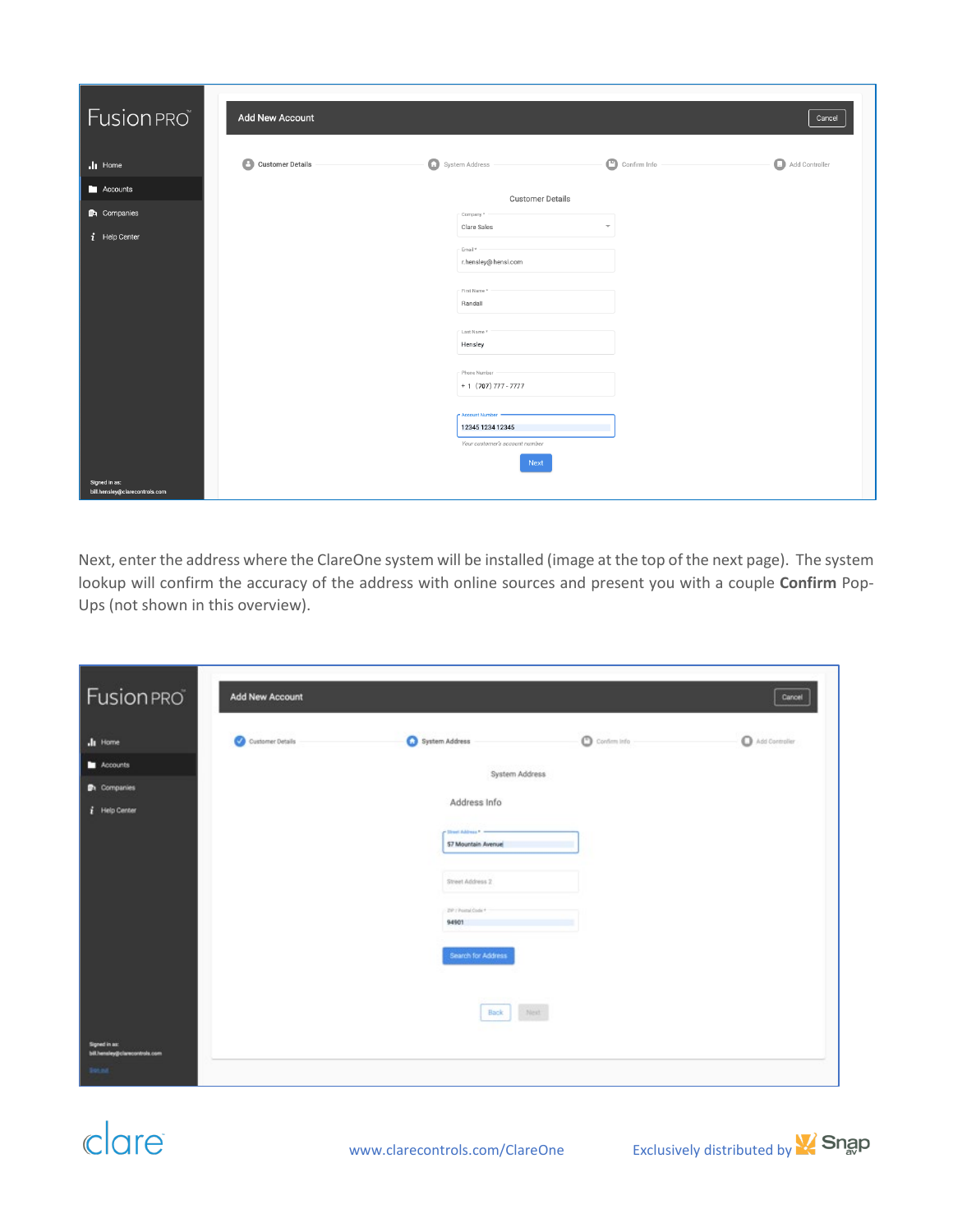The final task, **Add Controller**, is to scan the QR Code on the back of the ClareOne panel you will be installing. You will be prompted to test the connection and then to save the controller (shown in the following images). This will establish the ClareOne controller with the Customer account in FusionPro.

| <b>Fusion PRO</b>                       | <b>Add New Account</b> |                                   |                                                                                                                                                                      | Finish           |                                                                          |
|-----------------------------------------|------------------------|-----------------------------------|----------------------------------------------------------------------------------------------------------------------------------------------------------------------|------------------|--------------------------------------------------------------------------|
| .la Home                                | Customer Details       | System Address                    | <b>O</b> Confirm Info                                                                                                                                                | Add Controller   |                                                                          |
| Accounts                                |                        |                                   | Add Controller                                                                                                                                                       |                  |                                                                          |
| <b>D</b> <sub>1</sub> Companies         |                        | <b>Enter Controller UUID</b>      |                                                                                                                                                                      |                  |                                                                          |
| $i$ Help Center                         |                        | below without special characters. | Scan the QR code from the bottom of your Clare<br>controller or its box using this device's camera. If this<br>device doesn't have a camera, manually enter the UUID |                  |                                                                          |
|                                         |                        |                                   | Tap to scan a Clare QR code                                                                                                                                          | Controller UUD * | Add Controller<br><b>Enter Controller UUID</b><br>58.76:77:79:FB:82:00   |
| Signed in as:                           |                        | Controller UUID *                 | Sine Controller<br>Skip                                                                                                                                              |                  | The controller is online<br><b>Test Connection</b><br><b>Rescan Code</b> |
| bil.hensley@clarecontrols.com<br>lim.nd |                        |                                   |                                                                                                                                                                      |                  | The controller is verified.                                              |
|                                         |                        |                                   |                                                                                                                                                                      | $2. - - >$       | <b>Save Controller</b><br>Skip                                           |

The last task can be skipped if you will be activating the panel after installing it in the customer's home. You can, for example, set up multiple accounts at your office to expedite the on-site process for the technician installing ClareOne in multiple homes during the day. The technician can then add the ClareOne panel (the Controller) to FusionPro once it is installed on-site by going to the **Devices** tab for the customer's account in FusionPro Accounts page (shown below) and scanning the QR code. This practice will make sure the right Panel is installed for the customer.



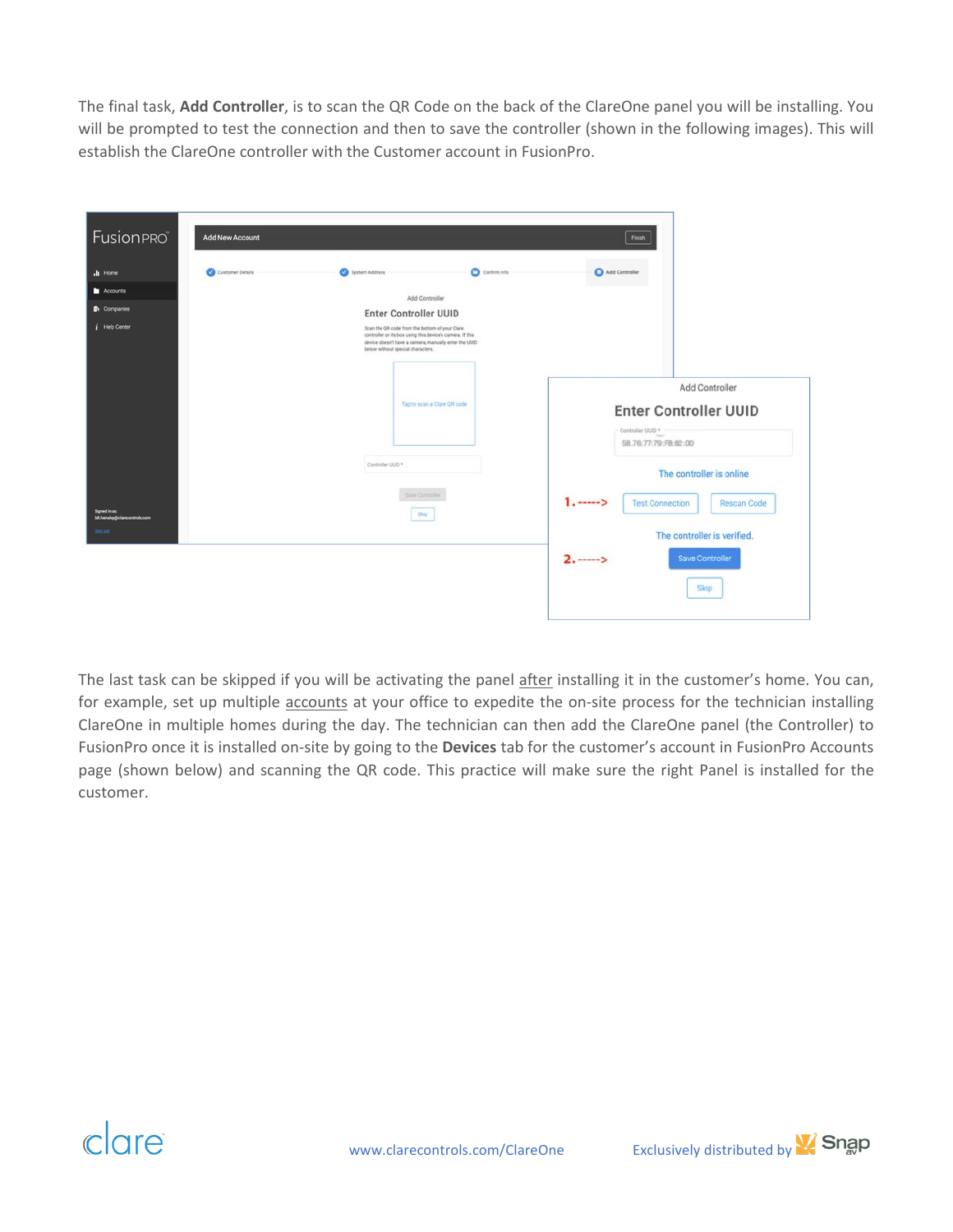| Fusion PRO         | < Back  | Hensley - 57 Mountain Avenue |                                                           |                                                                                                                                        |       |      |            | Legacy Fusion |
|--------------------|---------|------------------------------|-----------------------------------------------------------|----------------------------------------------------------------------------------------------------------------------------------------|-------|------|------------|---------------|
|                    |         |                              |                                                           | Dealer: Clare Sales System Status: Online Service Plan: Interactive UUID: 58:76:77;70.F8:82:00                                         |       |      |            |               |
| $\cdot$ Home       | Summary | Customer Info                | Service Plans                                             | Devices                                                                                                                                | Rules | Test | Onboarding | Filters       |
| Accounts           |         |                              | <b>Enter Controller UUID</b>                              |                                                                                                                                        |       |      |            |               |
| <b>n</b> Companies |         |                              | manually enter the UUID below without special characters. | Scan the QR code from the bottom of your Clare controller or its box using this device's camera. If this device doesn't have a camera, |       |      |            |               |
| $i$ Help Center    |         |                              | Controller UUID *                                         | Tap to scan a Clare QR code                                                                                                            |       |      |            |               |
|                    |         |                              |                                                           |                                                                                                                                        |       |      |            |               |
|                    |         |                              |                                                           | Save Controller                                                                                                                        |       |      |            |               |

The tabs on the **Account** page include all the relevant information for each of your accounts. Under the **Service Plans** tab, you will select and then confirm the plan level your customer has selected as in the screenshot sample below. Clare offers four service levels from FREE to \$5 dealer cost per month, and you can set your customer prices accordingly. This competitive low cost from Clare can add up to large savings as your ClareOne volume grows. Contact your Clare Controls sales manager to learn more about our service layer options.

| Show apps                                 | Schedules                              | $\overline{\mathbf{v}}$                                                                                                           | $\overline{\mathscr{L}}$                                                                                                          | $\overline{\mathbf{v}}$ | $\overline{\mathbf{v}}$ |
|-------------------------------------------|----------------------------------------|-----------------------------------------------------------------------------------------------------------------------------------|-----------------------------------------------------------------------------------------------------------------------------------|-------------------------|-------------------------|
| <b>Fusion PRO</b>                         | Autom<br>Plan Options                  |                                                                                                                                   |                                                                                                                                   |                         | V                       |
|                                           | Scenes                                 |                                                                                                                                   |                                                                                                                                   |                         | V                       |
| $\mathbf{h}$ Home                         | Non-se<br>$\Box$ Basic                 |                                                                                                                                   |                                                                                                                                   |                         | v                       |
| <b>Accounts</b>                           | Access                                 | A basic plan that includes remote command and control of all smart home devices except security.                                  |                                                                                                                                   |                         | V                       |
| <b>D</b> Companies                        | Music<br>Interactive                   |                                                                                                                                   |                                                                                                                                   |                         | ✓                       |
| $i$ Help Center                           | Climat                                 |                                                                                                                                   | A basic paid plan that includes remote command and control of all smart home devices and self-monitoring security features.       |                         | $\overline{\mathbf{v}}$ |
|                                           | Camer<br>□ Interactive Plus            |                                                                                                                                   |                                                                                                                                   |                         | $\mathbf{v}$            |
|                                           | connection.<br>Z-Wave                  | A paid plan that includes remote command and control of all smart home devices, professional security monitoring over a broadband |                                                                                                                                   |                         | V                       |
|                                           | Lightin                                |                                                                                                                                   |                                                                                                                                   |                         | $\overline{\mathbf{v}}$ |
|                                           | Interactive Plus LTE<br>In-app         | connection with a cellular fail-over connection.                                                                                  | A paid plan that includes remote command and control of all smart home devices, professional security monitoring over a broadband |                         | ✔                       |
|                                           | Securit                                |                                                                                                                                   |                                                                                                                                   |                         | ✔                       |
|                                           | Add-on Options<br>Securit              |                                                                                                                                   |                                                                                                                                   |                         | V                       |
|                                           | No available add-on options<br>Cellula |                                                                                                                                   |                                                                                                                                   |                         | $\overline{\mathbf{v}}$ |
|                                           |                                        |                                                                                                                                   |                                                                                                                                   |                         |                         |
| Signed in as:                             |                                        |                                                                                                                                   | Cancel                                                                                                                            | Continue                | Go Interactive Plus LTE |
| bill.hensley@clarecontrols.com<br>Sian on | WiFi or Ether                          |                                                                                                                                   |                                                                                                                                   |                         |                         |
|                                           |                                        |                                                                                                                                   |                                                                                                                                   |                         |                         |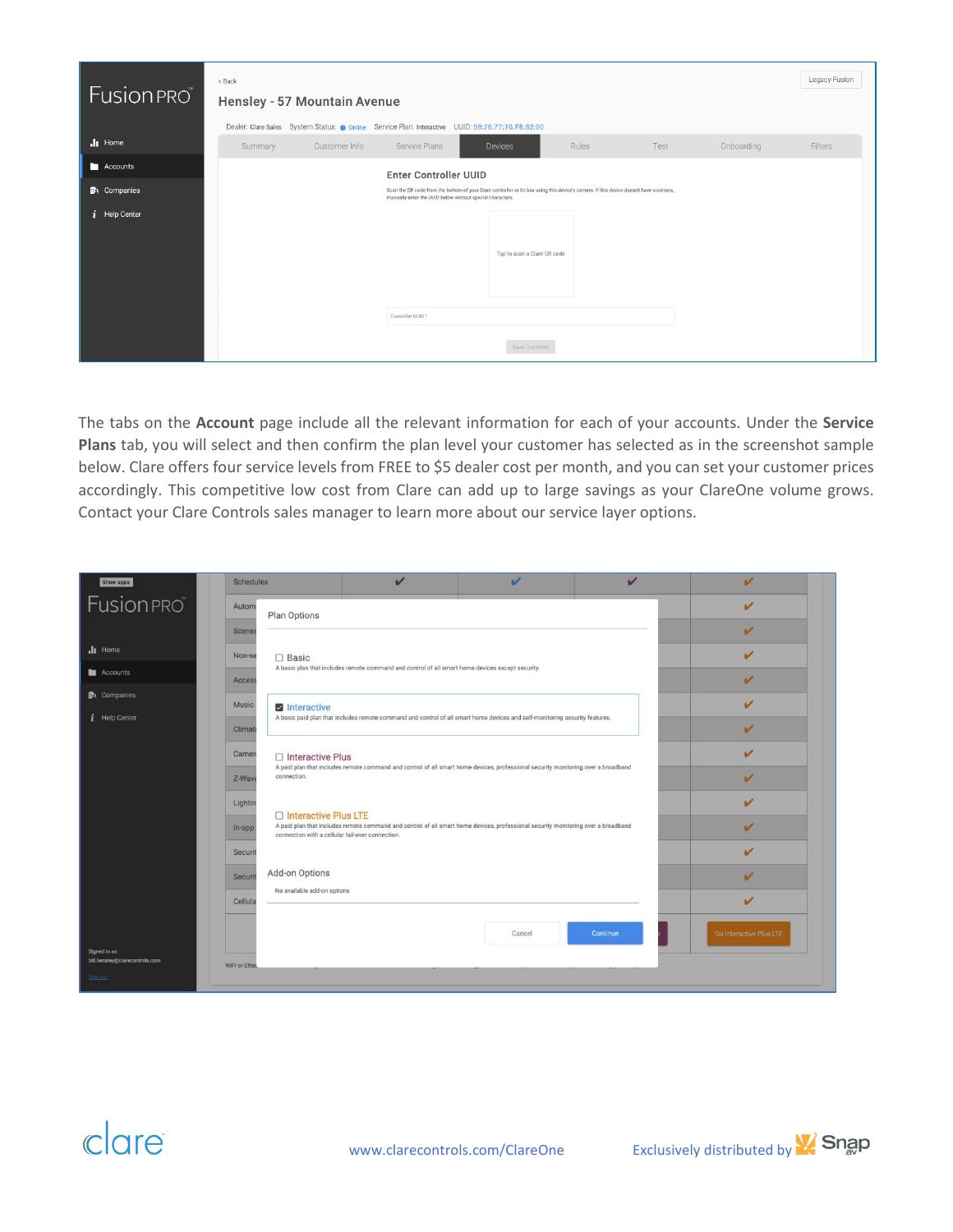Next, we're onsite at your installation, and it's time to install the ClareOne panel and the appropriate sensors for the project.

Follow the simple instructions in the ClareOne Quick Start Guide.

- Remove from box.
- Remove Back Plate and attach the Power Supply
- Confirm that the Battery is plugged in.
- Press the Backplate gently back into place.
- Mount with either the countertop stand or wall mount option.
- Connect the Power Supply.
- Follow the onscreen Setup Wizard to configure the system.







*See the ClareOne/FusionPro training center [clare.talentlms.com](https://clare.talentlms.com/) and [SnapAVtraining.com.](https://snapavtraining.com/course/default.asp?crid=11730&caid=3917) for installation details.*

When the ClareOne Panel setup is complete, log back into **FusionPro**. Navigate to the **Accounts** screen and select the customer. If you did not add the ClareOne controller to FusionPro earlier, click on the **Devices**tab to do so now. Follow the instructions to complete.

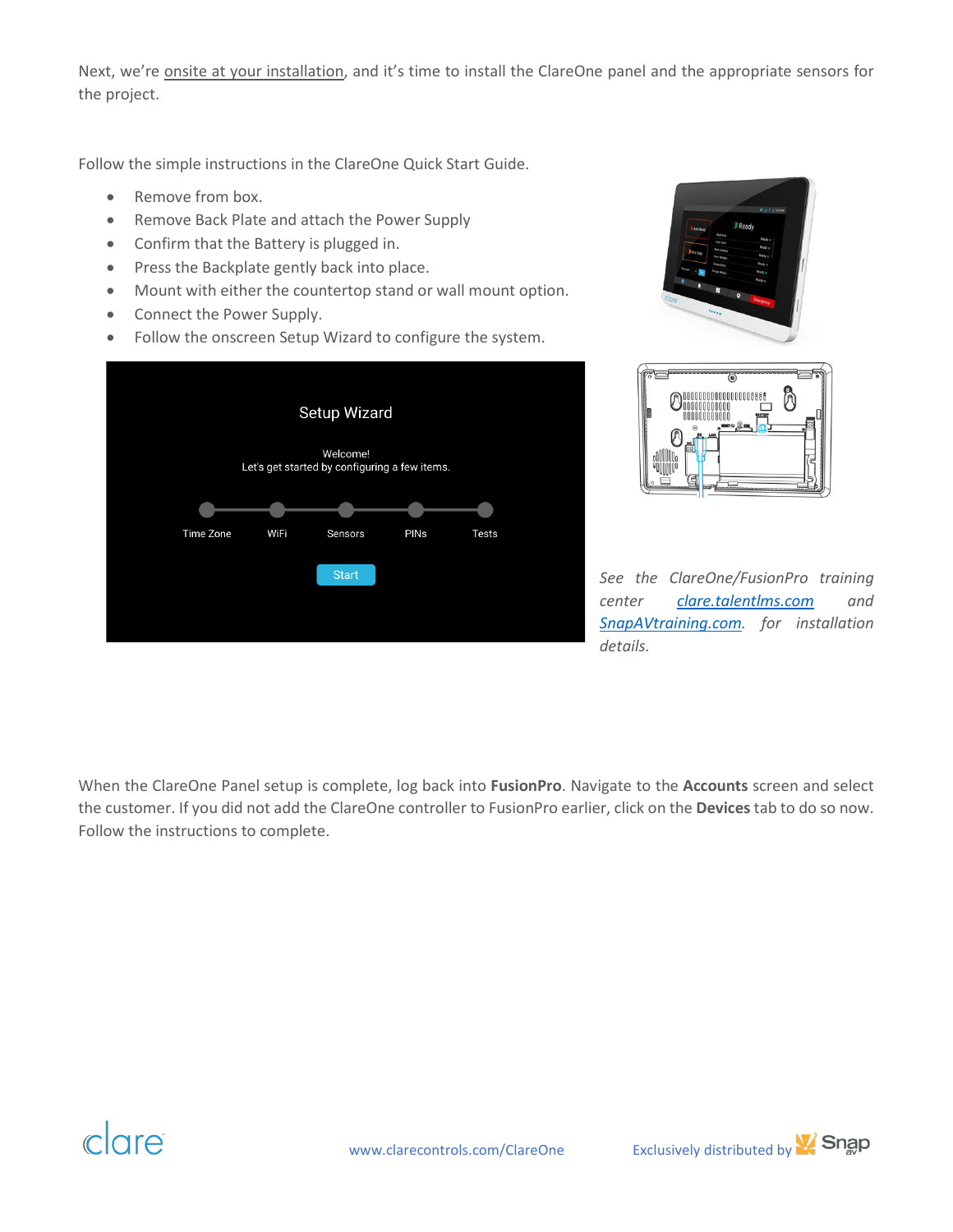| Fusion PRO                      | < Back  | Hensley - 57 Mountain Avenue |                                                           |                                                                                                                                        |       |      |            | Legacy Fusion |
|---------------------------------|---------|------------------------------|-----------------------------------------------------------|----------------------------------------------------------------------------------------------------------------------------------------|-------|------|------------|---------------|
|                                 |         |                              |                                                           | Dealer: Clare Sales System Status: Online Service Plan: Interactive UUID: 58:76:77;70.F8:82:00                                         |       |      |            |               |
| $\cdot$ Home                    | Summary | Customer Info                | Service Plans                                             | <b>Devices</b>                                                                                                                         | Rules | Test | Onboarding | Filters       |
| Accounts                        |         |                              | <b>Enter Controller UUID</b>                              |                                                                                                                                        |       |      |            |               |
| <b>D</b> <sub>t</sub> Companies |         |                              | manually enter the UUID below without special characters. | Scan the QR code from the bottom of your Clare controller or its box using this device's camera. If this device doesn't have a camera, |       |      |            |               |
| $i$ Help Center                 |         |                              | Controller UUID *                                         | Tap to scan a Clare QR code                                                                                                            |       |      |            |               |
|                                 |         |                              |                                                           |                                                                                                                                        |       |      |            |               |
|                                 |         |                              |                                                           | Save Controller                                                                                                                        |       |      |            |               |

Next, click on the **Onboarding** tab. Confirm that you have completed the Onboarding steps by checking each box. Click the blue **Send Customer Invitation** button to send the Welcome email including the link to get the Apple or Android version of the ClareHome mobile app.

| <b>Fusion PRO</b>                     | $<$ Back<br>Hensley - 57 Mountain Avenue                                                                                                                                                                                                                                                                                                                                                                                                                                                                    |                             | Legacy Fusion |
|---------------------------------------|-------------------------------------------------------------------------------------------------------------------------------------------------------------------------------------------------------------------------------------------------------------------------------------------------------------------------------------------------------------------------------------------------------------------------------------------------------------------------------------------------------------|-----------------------------|---------------|
|                                       | Dealer: Clare Sales System Status: Online Service Plan: Interactive UUID: 58:76:77;70.F8:82:00                                                                                                                                                                                                                                                                                                                                                                                                              |                             |               |
| $\cdot$ li Home                       | Customer Info<br>Service Plans<br>Summary<br><b>Devices</b>                                                                                                                                                                                                                                                                                                                                                                                                                                                 | Onboarding<br>Rules<br>Test | Filters       |
| Accounts                              | Onboarding                                                                                                                                                                                                                                                                                                                                                                                                                                                                                                  |                             |               |
| <b>D</b> Companies<br>$i$ Help Center | Panel installed, checked for and installed updates<br>Installed and tested all security zones<br>$\triangledown$ Tested all security zones with central station (when applicable)<br>$\triangledown$ Activated/Tested third-party devices (thermostats, locks, lights, etc) on panel and application<br>Demonstrated use of panel to homeowner<br>✓ Cleaned up installations location (removed trash, boxes, debris, etc)<br>Explained how to contact dealer for support<br><b>Send Customer Invitation</b> |                             |               |

The Welcome email will be sent to the email address you assigned to the customer when you first created the customer account. **Important note**: If you are installing a system for yourself or your showroom, you must use a different email than the one you use for your business (in the My Company section of FusionPro). Instruct your customer to download the app and register with their preferred sign-in method—email, Google, Facebook or Apple.

## $clare$